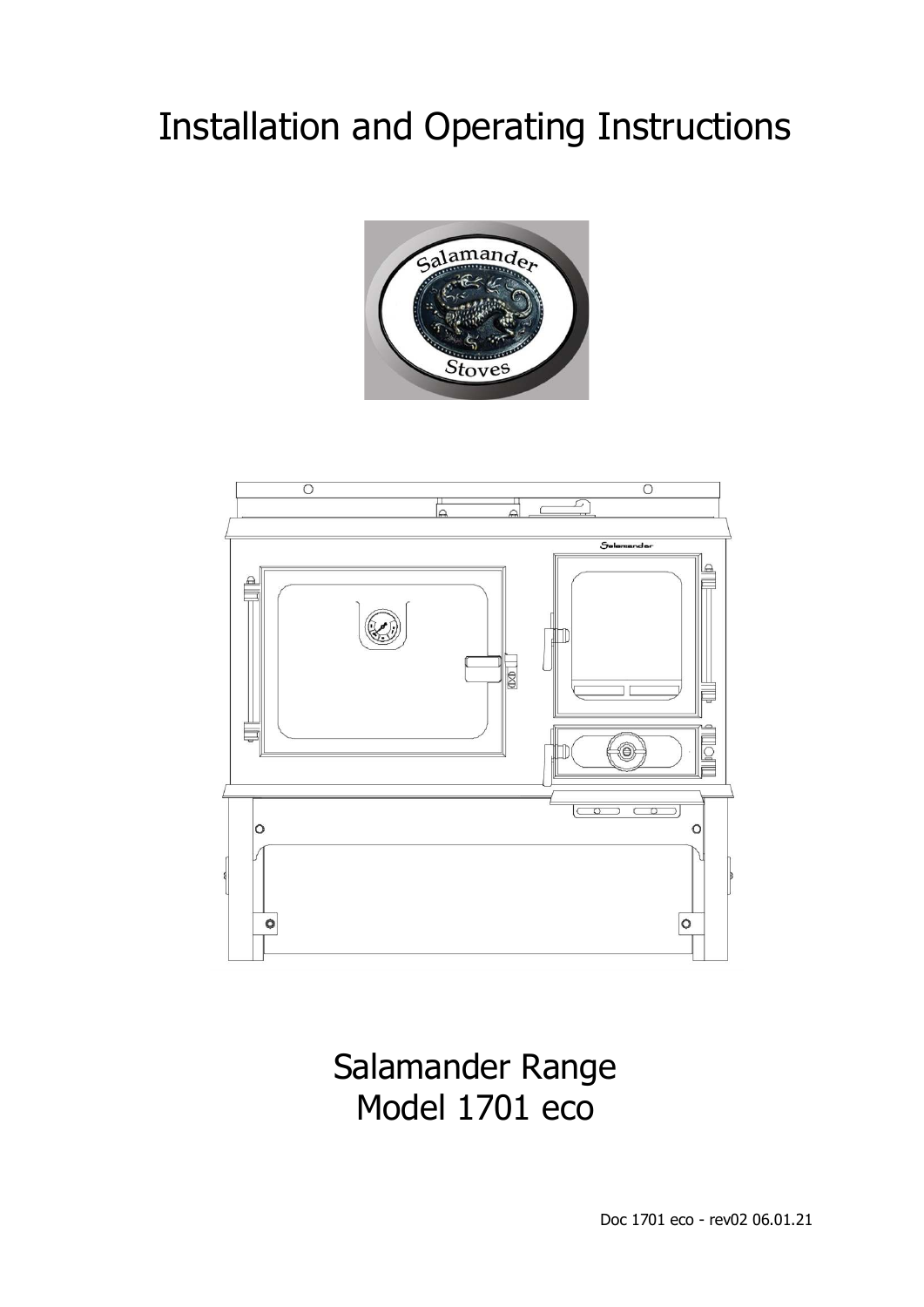### **Installation and operating instructions for the Salamander Range Model 1701 Eco (Ref 1701 Eco Jan 2021)**

| <b>Section</b> | <b>Contents</b>                                                                                                                                                                                                                                                                          |  |  |
|----------------|------------------------------------------------------------------------------------------------------------------------------------------------------------------------------------------------------------------------------------------------------------------------------------------|--|--|
| 1              | Important information about installing and<br>using the Salamander Range                                                                                                                                                                                                                 |  |  |
| 2              | <b>Unpacking the Salamander Range</b>                                                                                                                                                                                                                                                    |  |  |
| 3              | <b>Assembly of the Salamander Range</b>                                                                                                                                                                                                                                                  |  |  |
| 4              | <b>Components of the Salamander Range</b>                                                                                                                                                                                                                                                |  |  |
| 5              | <b>Installation of the Salamander Range</b>                                                                                                                                                                                                                                              |  |  |
| 6              | <b>Operating instructions</b>                                                                                                                                                                                                                                                            |  |  |
|                | 6.0 Fuel<br>6.1 Before lighting<br>6.2 Air controls<br>6.3 Lighting a wood fire<br>6.4 Refuelling a wood fire<br>6.5 Lighting a solid fuel fire<br>6.6 De-ashing the Range<br>6.7 Cooking on the Range<br>6.8<br>Using the Range oven<br>6.9<br>Maintaining the correct flue temperature |  |  |
| 7              | <b>Guidance on safe operation</b>                                                                                                                                                                                                                                                        |  |  |
| 8              | <b>Maintenance</b>                                                                                                                                                                                                                                                                       |  |  |
| 9              | <b>Fault finding</b>                                                                                                                                                                                                                                                                     |  |  |
| 10             | <b>Spare parts</b>                                                                                                                                                                                                                                                                       |  |  |
| 11             | Salamander Range Eco performance results                                                                                                                                                                                                                                                 |  |  |

PLEASE READ THESE INSTRUCTIONS CAREFULLY For your safety it is very important that your range is correctly installed. Take care when assembling and moving the range. It is made of cast iron and is very heavy  $(90kg)$ .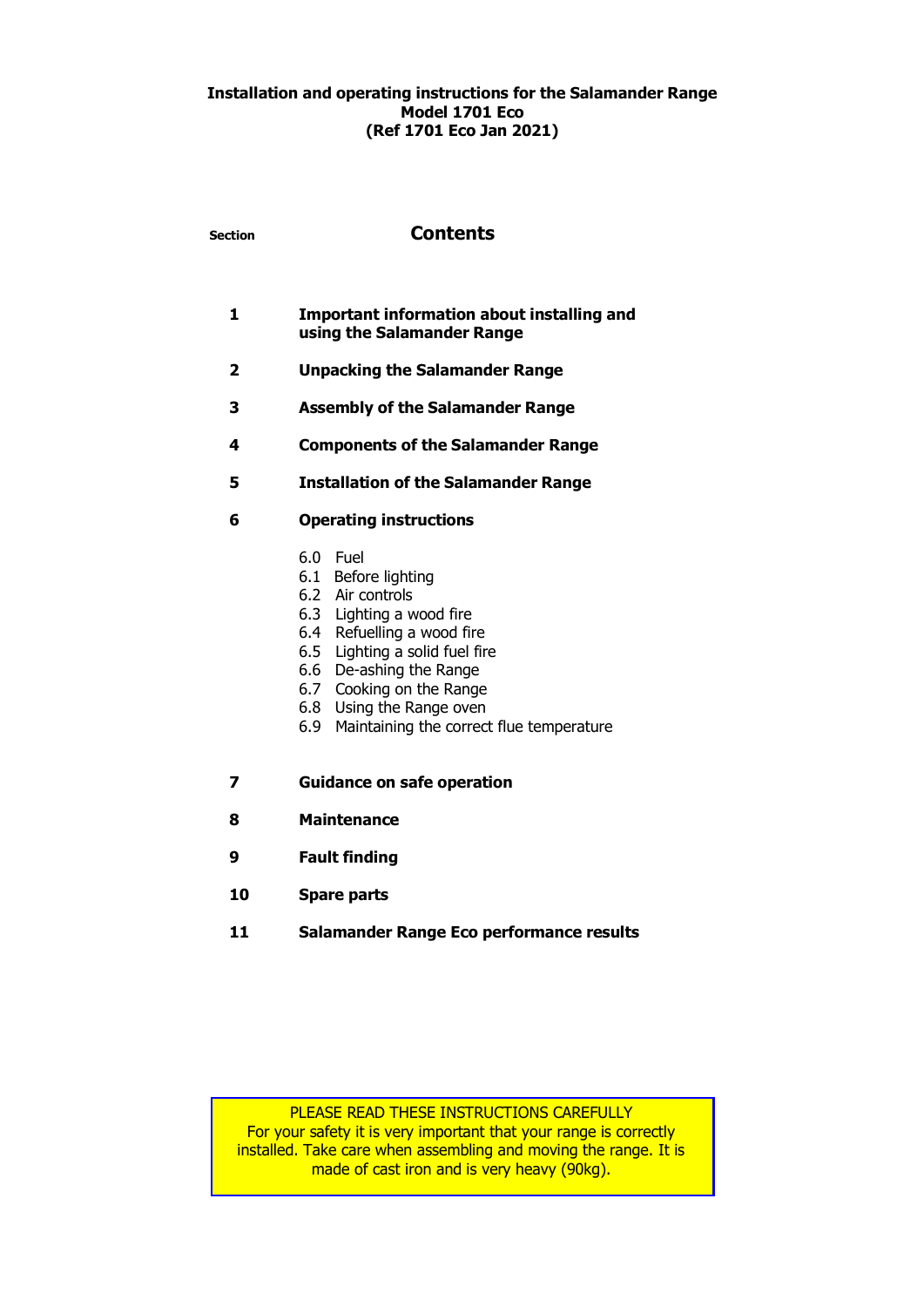# **1 - Important information about installing and using the Salamander Range**

- All national and local regulations, including those referring to national and European standards need to be complied with when installing the Range.
- The Range must be installed by a registered installer or approved by your local building control officer.
- Use for domestic heating purposes only.
- Burn only approved fuels (wood or smokeless fuel). Do not use petroleum-based products or use as an incinerator.
- This Range will become very hot whilst in operation and due care should be taken. Use only the tool provided to operate the door handles, air controls, riddling control and ash pan. Always use a fireguard in the presence of children, the elderly or the infirm. Do not place flammable objects on or near the Range.
- The Range must NOT be installed into a chimney that serves any other appliance and is suitable for intermittent burning.
- There must be a suitable air supply into the room where the Range is installed and care should be taken so it is not possible to block the front or back air inlets to the Range.
- There must NOT be an extractor fan in the same room as the stove as this may cause fumes to be emitted into the room.
- Do not make unauthorised changes or modifications to the Range and use only recommended spare parts.
- The Range and chimney flue must be cleaned regularly. It is especially important to check for blockages following a prolonged shutdown period. It is recommended that the Range and flue is regularly maintained by a competent engineer.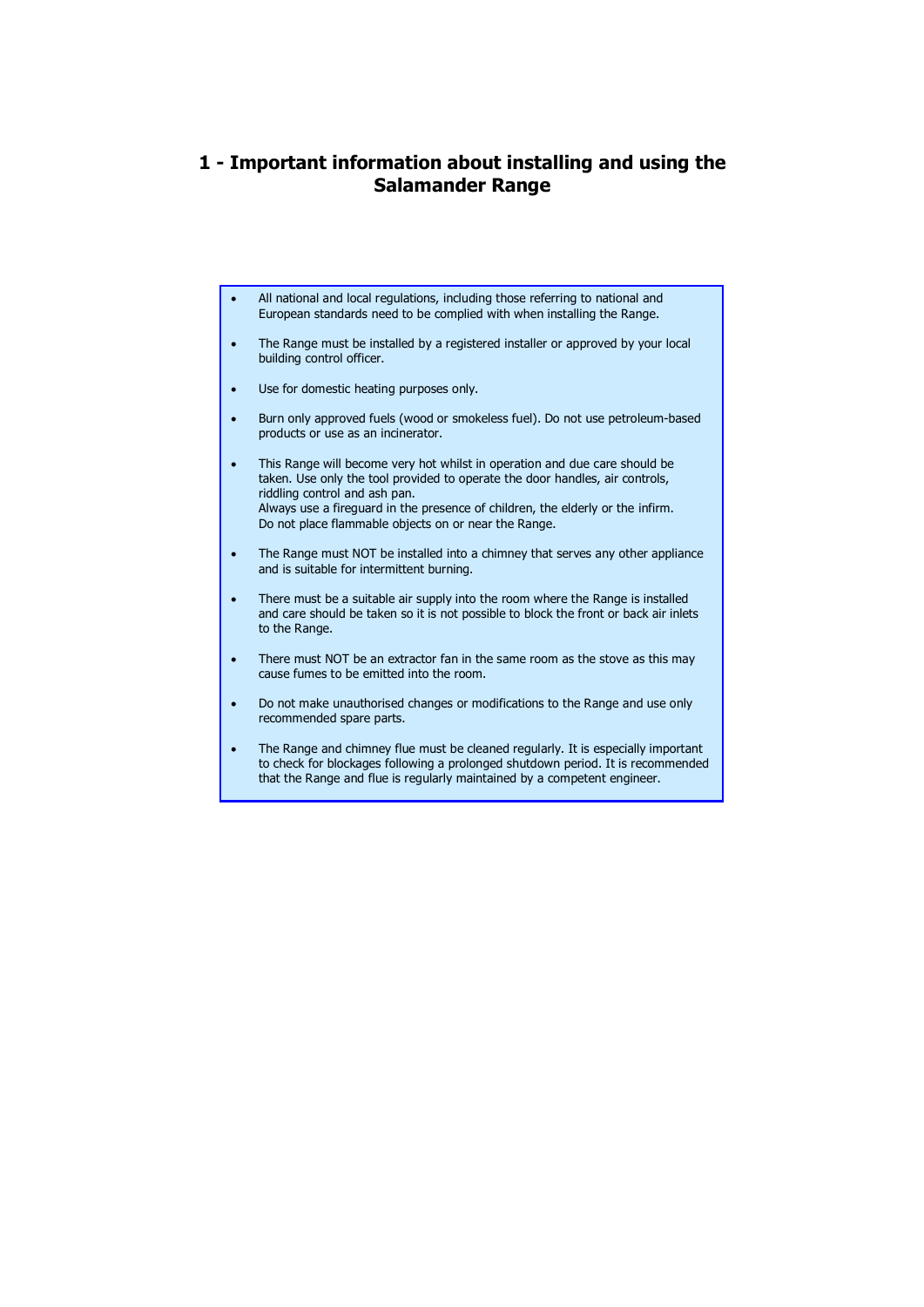# **2 – Unpacking the Salamander Range**

# TAKE CARE

Remember the Range is made of cast iron and is very heavy.

Carefully open the firebox door and remove the packing. Inside the Range will be the following items:

### **Packing list for the Salamander Range 1701 Eco**

- 1 Grate and grate centre installed.<br>2 Left Air Brick
- 2 Left Air Brick<br>3 Right Air Brick
- 3 Right Air Brick<br>4 Baffle Plate
- 4 Baffle Plate<br>5 Fire bars
- Fire bars
- 6 Ash pan
- 7 Salamander multipurpose tool
- 8 Dustpan and brush
- 9 Magnetic stove thermometer

# **3 – Assembly of the Salamander Range**

**3.1** Check that the grate and grate centre is located correctly and sitting horizontally in the stove. Check the riddling mechanism operates and moves freely.



**3.2** Build the firebox inside the stove by locating first the rear air box, then the baffle, then the left air box, followed by the right air box. The weight of the baffle holds the assembly together.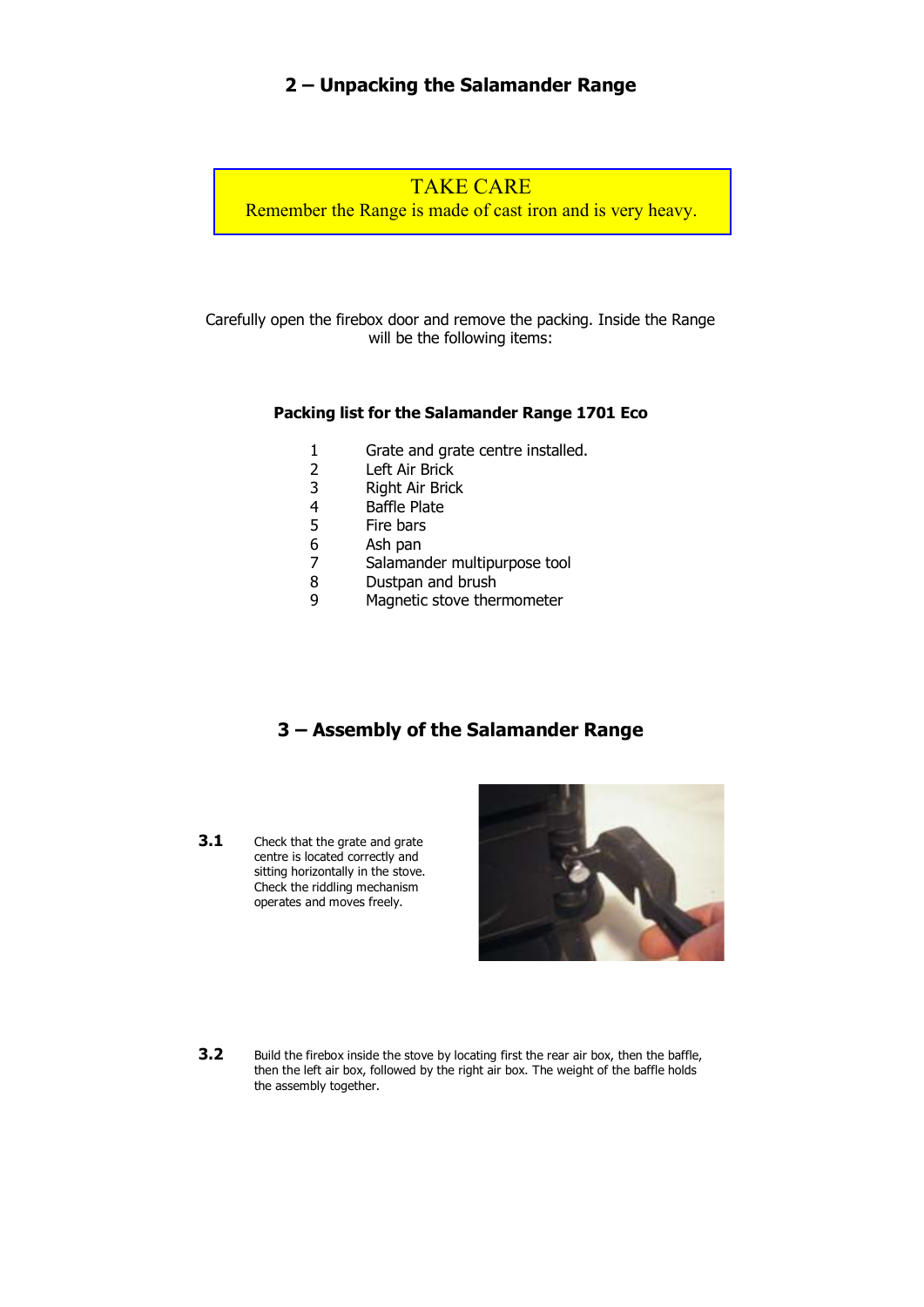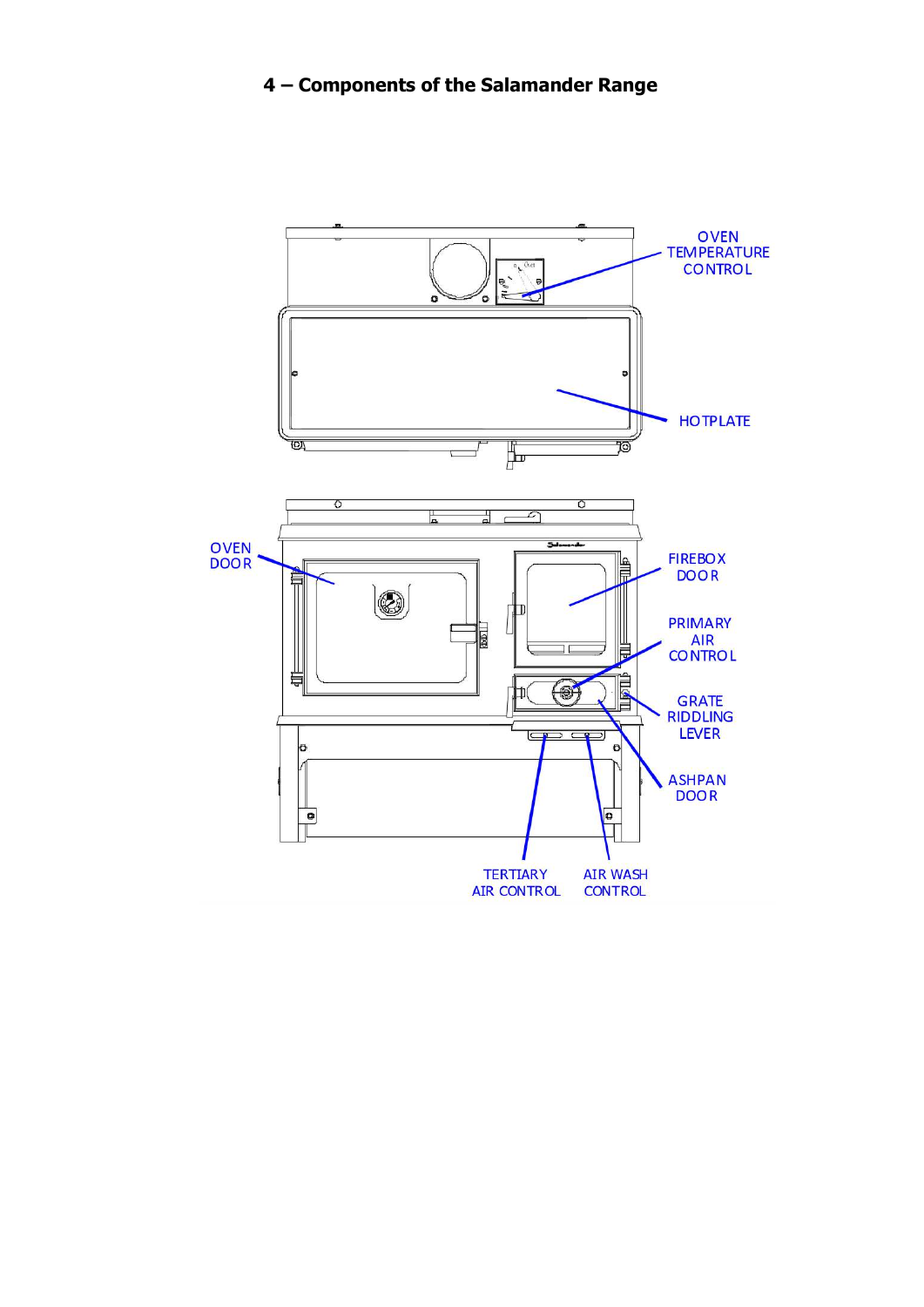# **5 – Installation of the Salamander Range**

PLEASE READ THESE INSTRUCTIONS CAREFULLY

For your safety it is very important that your Range is correctly installed.

Salamander Stoves cannot accept any responsibility for any fault arising through incorrect installation or use.

### **5.1 Regulations**

All national and local regulations, including those referring to national and European standards need to be complied with when installing the Range.

### **5.2 Installation**

The Range must be installed by a registered installer or approved by your local building control officer.

### **5.3 Safety clearances**

The Range must be installed with the following minimum safety clearances from combustible materials:

Without shielding option Side 450mm, Rear 500mm

With shielding option installed on sides and rear Side 250mm, Rear 200mm

If the Range is to be installed in a non-combustible recess, it is recommended that 100mm clearance is left at the back and sides for maintenance and to allow air to circulate around the Range.

Note that any connecting flue (whether single skin or insulated) used in the installation should be installed in accordance with the requirements of the applicable national and local regulations and the applicable safety distances applied to the flue. (In the UK this is the Building regulations part J)

### **5.4 Floor**

National and local building regulations must be complied with when considering the floor or hearth where the Range is to be installed. The floor must be capable of bearing the weight of the Range (90kg).

### **5.5 Access for cleaning**

Although access to the flue can be gained by removing the flue box cover plates on the Range, consideration must be given to installing extra access in the flue system to ensure all sections can be cleaned and maintained.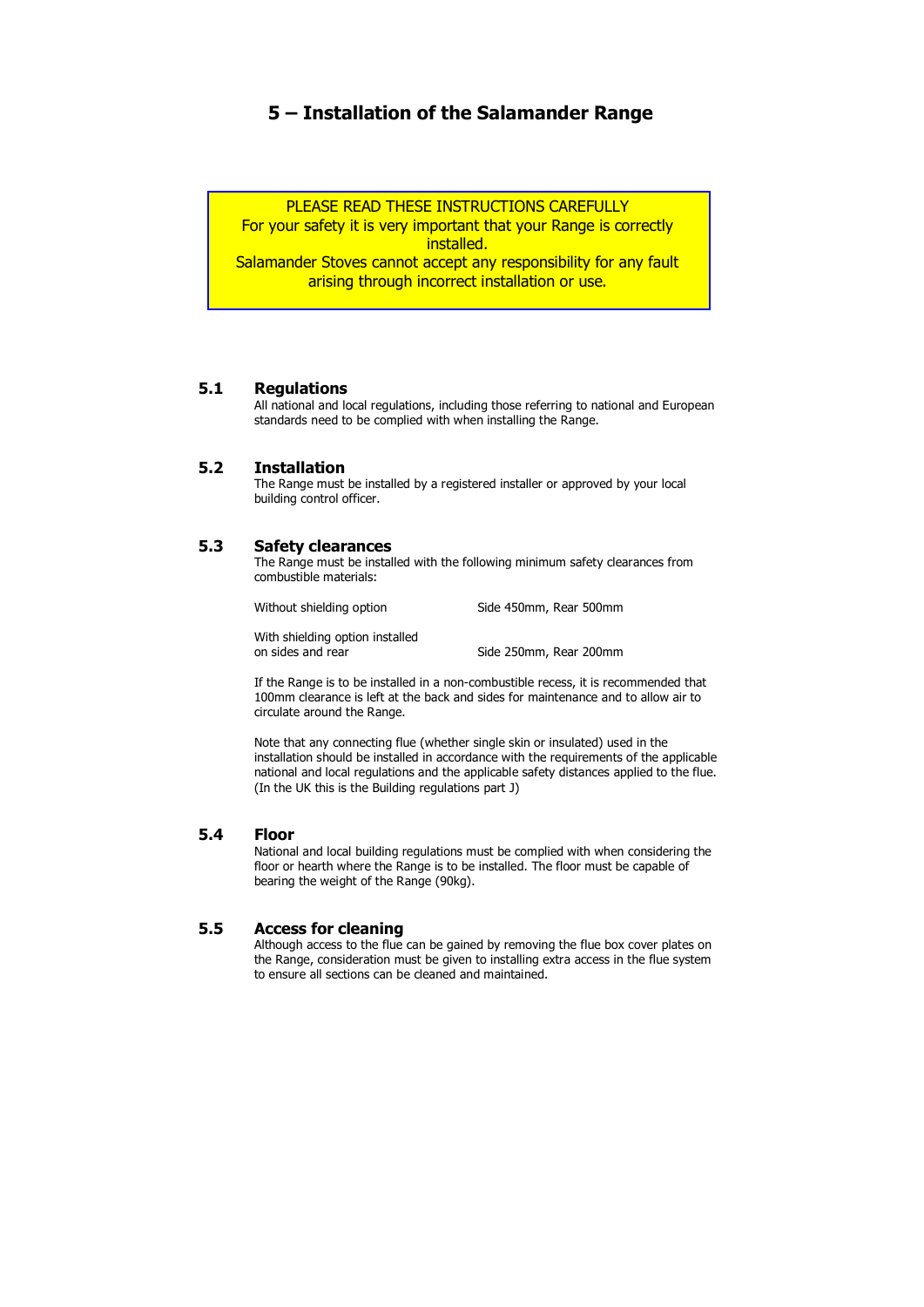# **6 – Operating Instructions**

### **6.0 Fuel**

#### **Wood**

Use only seasoned timber with a moisture content of less than 20%. Typically, this means wood which has been cut and stored in an open dry shelter for between one and two years.

The maximum log size is 200mm x 100mm x 100mm (8" x 4" x 4").

DO NOT BURN wet or unseasoned wood, construction timber, painted or treated wood, driftwood or manufactured board products. Doing so will result in the wood burning inefficiently and excess smoke, soot and tar will be produced. This will coat and damage the internal components of the Range and flue and could result in a chimney fire.

#### **Solid Fuel**

Use only manufactured smokeless fuel listed as suitable for use on closed heating appliances.

DO NOT BURN bituminous coal, any petroleum based products or any liquid fuels.

### **6.1 Before lighting…**

 If using for the first time, or following a long period out of use, check that the flue is clear and unobstructed.

Check that the riddling control is free to move and is pushed fully in towards the Range.

Check that the ash pan is empty, in position and that the ash pan door is closed.



 During the first few times the Range is used, the heat resistant paint will be curing, and may give off small amounts of smoke and odour. This is completely normal for this type of appliance, and the room should be well ventilated. To aid this process and prevent damage to the Range finish, the first few times a new Range is used the fire should be kept to a moderate size, and not fired vigorously.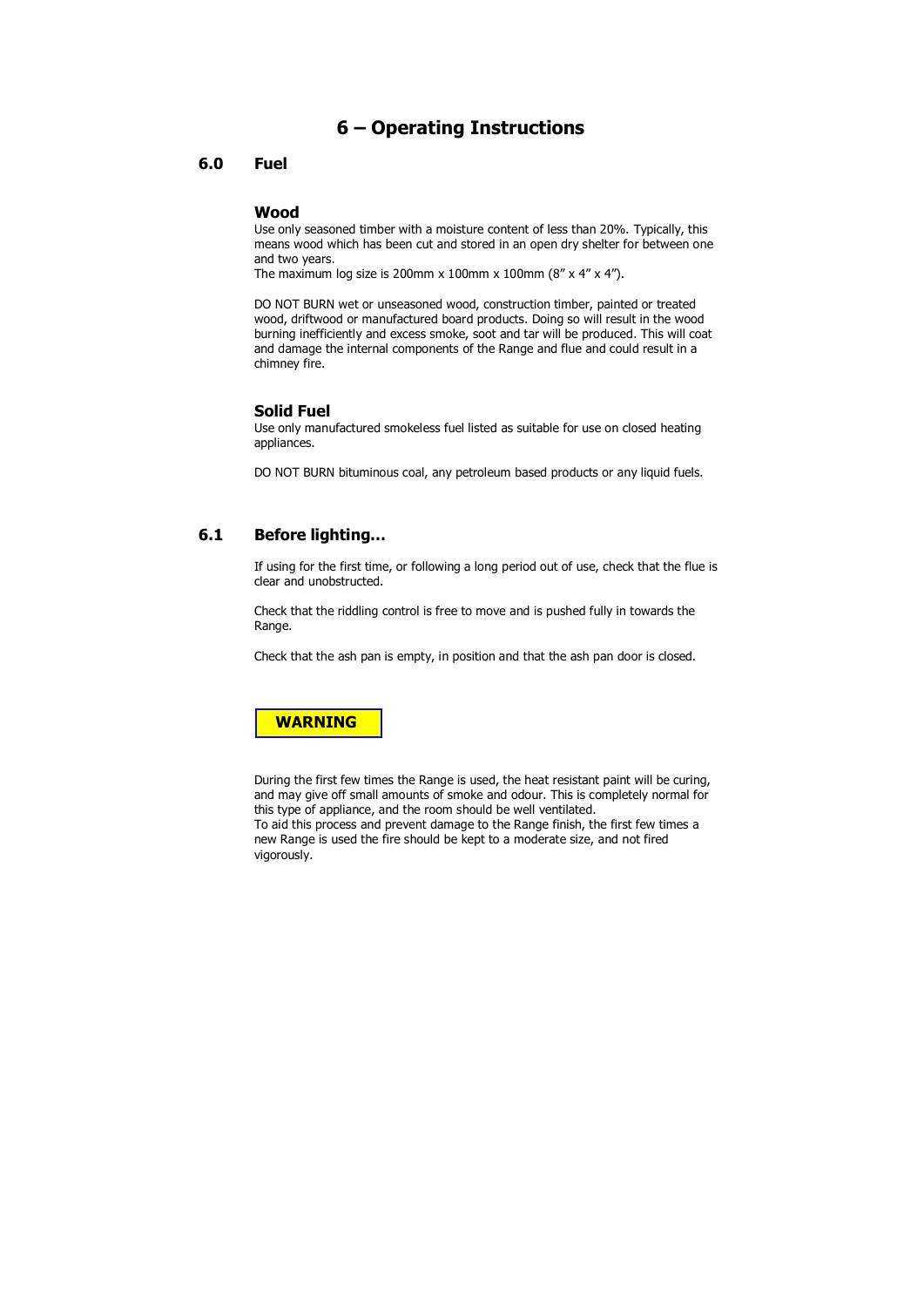### **6.2 Air Controls**

The Salamander Eco is fitted with three air controls.

(See additional information section for the controls on the Salamander SE Eco Range which is exempt under the clean air act for use in smoke control areas)

PRIMARY AIR CONTROL

Located on the front of the ashpan door, the primary air control directs air into the base of the fire. It is **only required when burning solid fuel**.

When burning wood, the control must be kept fully closed (rotate clockwise). Failure to do so will reduce the efficiency of the stove and increase the smoke and carbon monoxide being emitted into the atmosphere.

#### AIR WASH CONTROL

Located below the ashpan door on the right hand side, the air wash control directs air down the window glass in the firebox door and onto the fire burning on the grate.

Lever to the left – minimum air wash Lever to the right – maximum air wash.

When burning wood, the control is used to regulate the rate of burn of the fuel on the grate.

When burning solid fuel, the control should be slightly opened just to ensure that the glass is kept clear.

#### TERTIARY AIR CONTROL

Located below the ashpan door on the left hand side, the tertiary air control directs air into the space above the fire.

Lever to the left  $-$  minimum tertiary air Lever to the right  $-$  maximum tertiary air

When burning wood, the control is used to regulate the secondary burn of the gasses above the fire.

When burning solid fuel, tertiary air is not required and the control should be set to minimum (lever to the left). Failure to do so will reduce the efficiency of the stove and increase the smoke and carbon monoxide being emitted into the atmosphere.

### **6.3 Lighting a wood fire**

When burning wood:

Fully close the primary air control (Turn the wheel on ashpan door fully clockwise)

Fully open the Airwash control (Right hand control below the ashpan door)

Half open the Tertiary air control (Left hand control below the ashpan door)

- Turn the oven temperature control to "0" (All flue gasses will go directly up the chimney and reduce the time required to heat it to working temperature)
- Place 2 or 3 firelighters or screwed up newspaper onto the fire grate with about 1 kg of kindling and light the fire with a taper.
- When the firelighters or newspaper are burning, leave the door ajar about 1 to 2 cm to achieve a good draw and avoid condensation. Allow the burning kindling to warm up the chimney.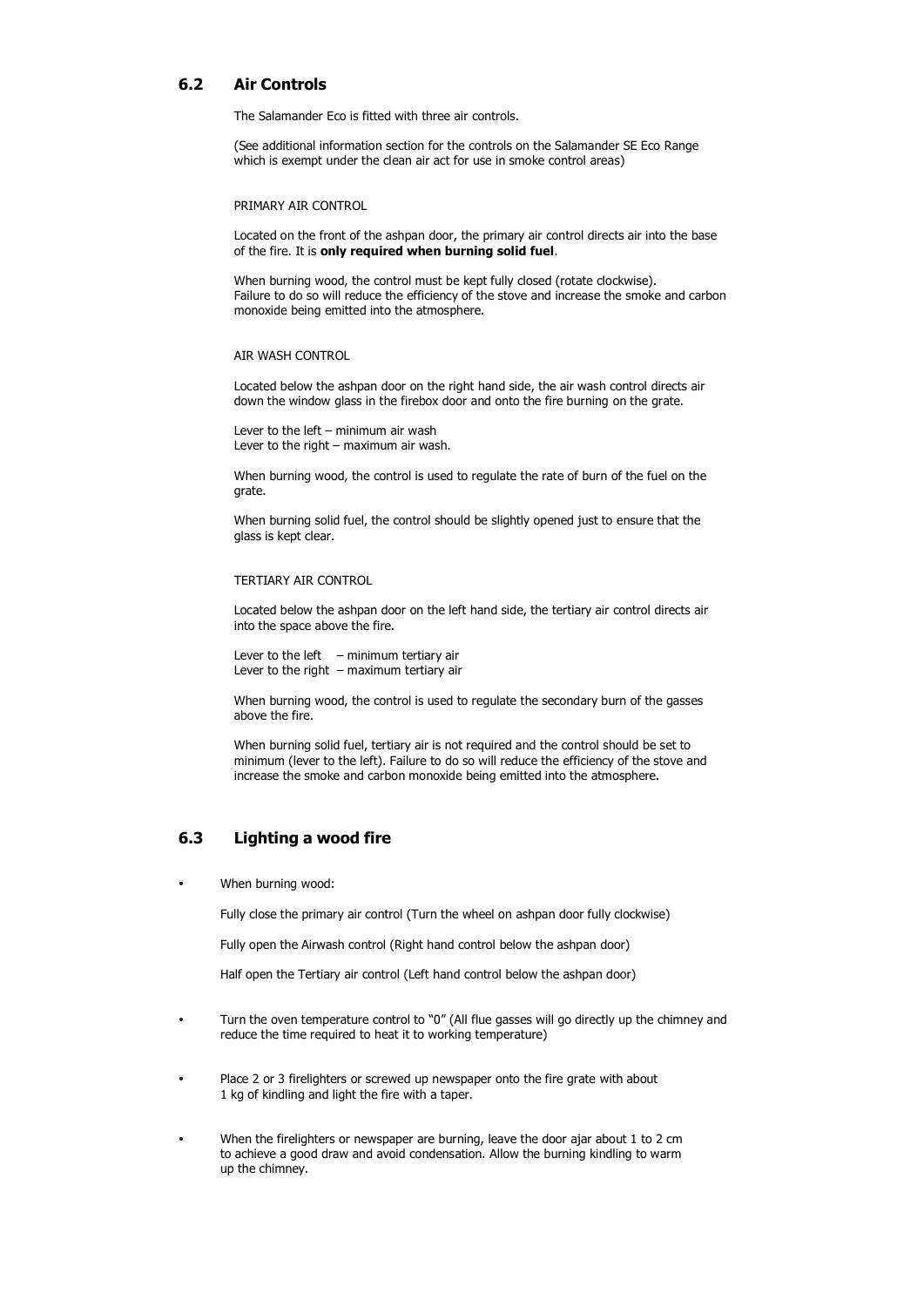- After 2 to 5 minutes the chimney should be warm enough to create a good draw and the door can be closed.
- Once the kindling has formed a good bed of glowing embers, the Range can be refuelled with 2 or 3 pieces of wood. (Do not be tempted to overfill the firebox and risk fuel falling onto the glass or out of the fire as the door is opened. OVERFUELLING CAN ALSO CAUSE EXCESS SMOKE.)

Close the door, and once the new fuel is burning fully, the airwash and tertiary air controls can be adjusted to obtain the desired burn rate.

When opening the firebox door, always open gently for the first 2 to 3 cm to allow the pressure to equalise and stop smoke from escaping.

The Range should not be operated with either the firebox or ashpan door left open for long periods as excess smoke may be generated.

The Range firebox door should never be left open when the stove is in use.

Under normal chimney draught conditions expect to refuel every 45 to 60 minutes.

Operation with the air controls open can cause excess smoke. The Range must not be operated with the air controls or doors left open except as directed in these instructions.

### **6.4 Refuelling a wood fire**

If there is insufficient burning material in the firebed to light a new fuel charge, excessive smoke emission can occur. Refuelling must be carried out onto a sufficient quantity of glowing embers and ash that the new fuel charge will ignite in a reasonable period. If there are too few embers in the fire bed, add suitable kindling to prevent excessive smoke.

### **Remember**

Wood that is smouldering and producing smoke with no flame is burning very inefficiently and producing unburnt gases and soot that deposit on the inside of the Range, flue and the door glass.

Wood burns best when lying on a bed of about 1cm of ash.

Burning the Range too slowly (with the secondary air valve closed for too long) is not recommended as this is very inefficient and produces unburnt gases and deposits in the Range and flue. It is therefore not recommended that the Range is left lit overnight.

After refuelling, increase the amount of air to get the wood lit as quickly as possible. Once lit, reduce the air again.

It will take time to get to know your Range and how best to operate it under different conditions. The type and condition of the wood, chimney draught, weather, wind and outside temperature will all slightly change the way the wood burns and therefore how you should use the Range.

When in use, burning the Range vigorously for a short period will remove any build up of unwanted deposits on the inside of the stove and glass.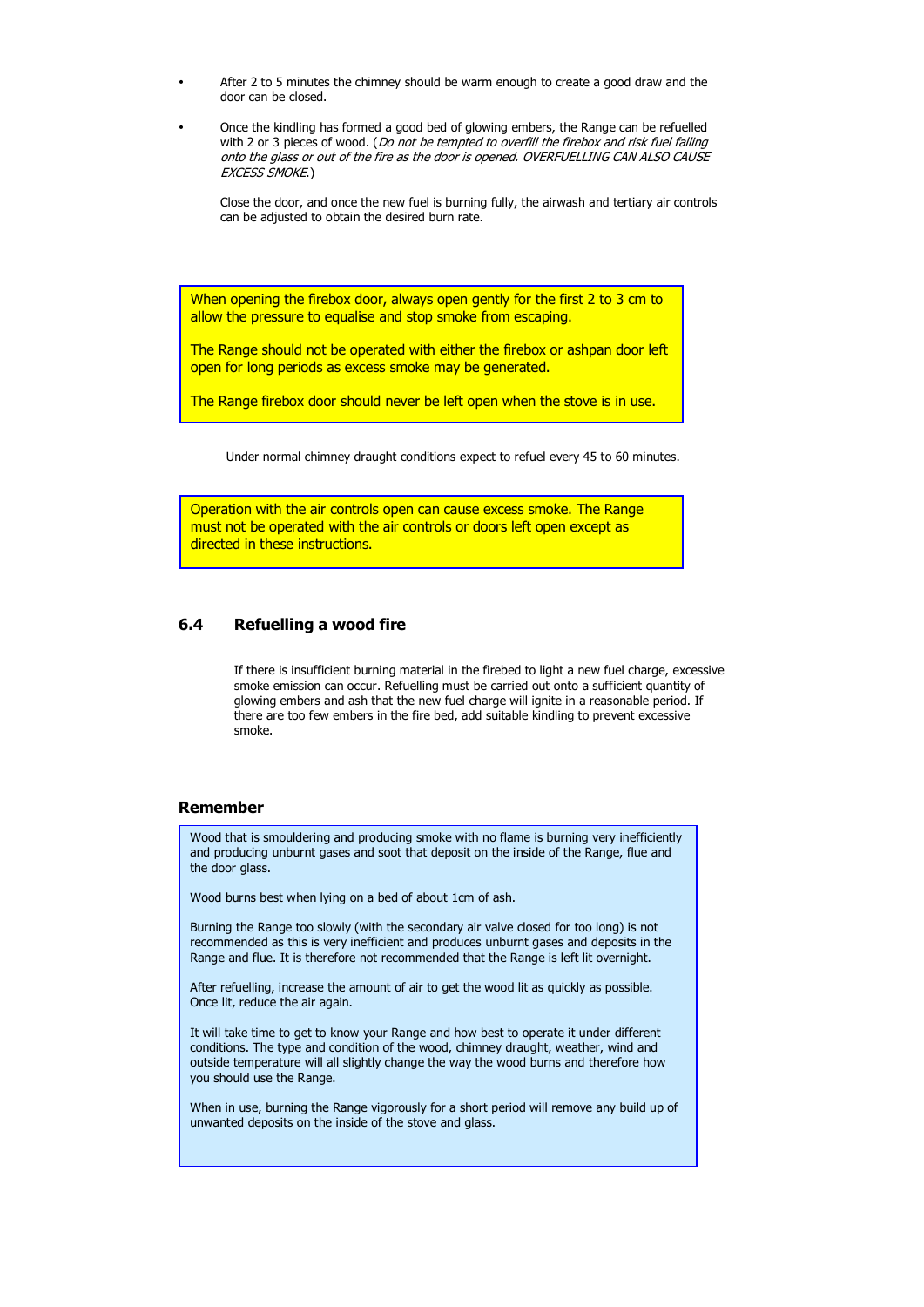### **6.5 Lighting a solid fuel fire**

When burning manufactured smokeless solid fuel:

Fully open the Primary air control (Turn wheel on ashpan door fully anticlockwise)

Half open the Airwash control (Right hand control below the ashpan door central position)

Fully close the Tertiary air control (Left hand control below the ashpan door fully to the left)

- Place 2 or 3 firelighters or screwed up newspaper onto the fire grate with about 1 kg of manufactured solid fuel briquettes and light the fire with a taper.
- When the firelighters or newspaper are burning, leave the door ajar about 1 to 2 cm to achieve a good draw and avoid condensation. Allow the fire to warm up the chimney.
- After 2 to 5 minutes the chimney should be warm enough to create a good draw and the door can be closed.
- Once the solid fuel is starting to burn, adjust the primary air control to ensure that all the fuel is lit. Once the kindling has formed a good bed of glowing embers, the stove can be refuelled with 2 or 3 pieces of wood. (Do not be tempted to overfill the firebox and risk fuel falling onto the glass or out of the fire as the door is opened. OVERFUELLING CAN ALSO CAUSE EXCESS SMOKE.)

Close the door. Once the new fuel is burning fully, the airwash and tertiary air controls can be adjusted to obtain the desired burn rate.

### **6.6 De-ashing the Range**

The action of riddling the grate will allow ash to fall from the bed of the fire into the ash pan underneath.

To riddle the grate, place the forked end of the tool in the slot in the riddling lever located between the hinges of the bottom door.

Pull and push the lever backwards and forwards and ash will fall through the grate into the ash pan.



#### **Remember**

When burning wood, it is good to maintain a bed of ash on the grate about 1cm thick.

When burning solid fuel, the air is being supplied through the grate and therefore it should not be allowed to get completely blocked with ash.

Do not be tempted to over riddle the grate, as hot or burning fuel may fall through into the ash pan.

Do not let the ash level in the ash pan get higher than the sides of the pan. This will reduce airflow to the fire through the grate.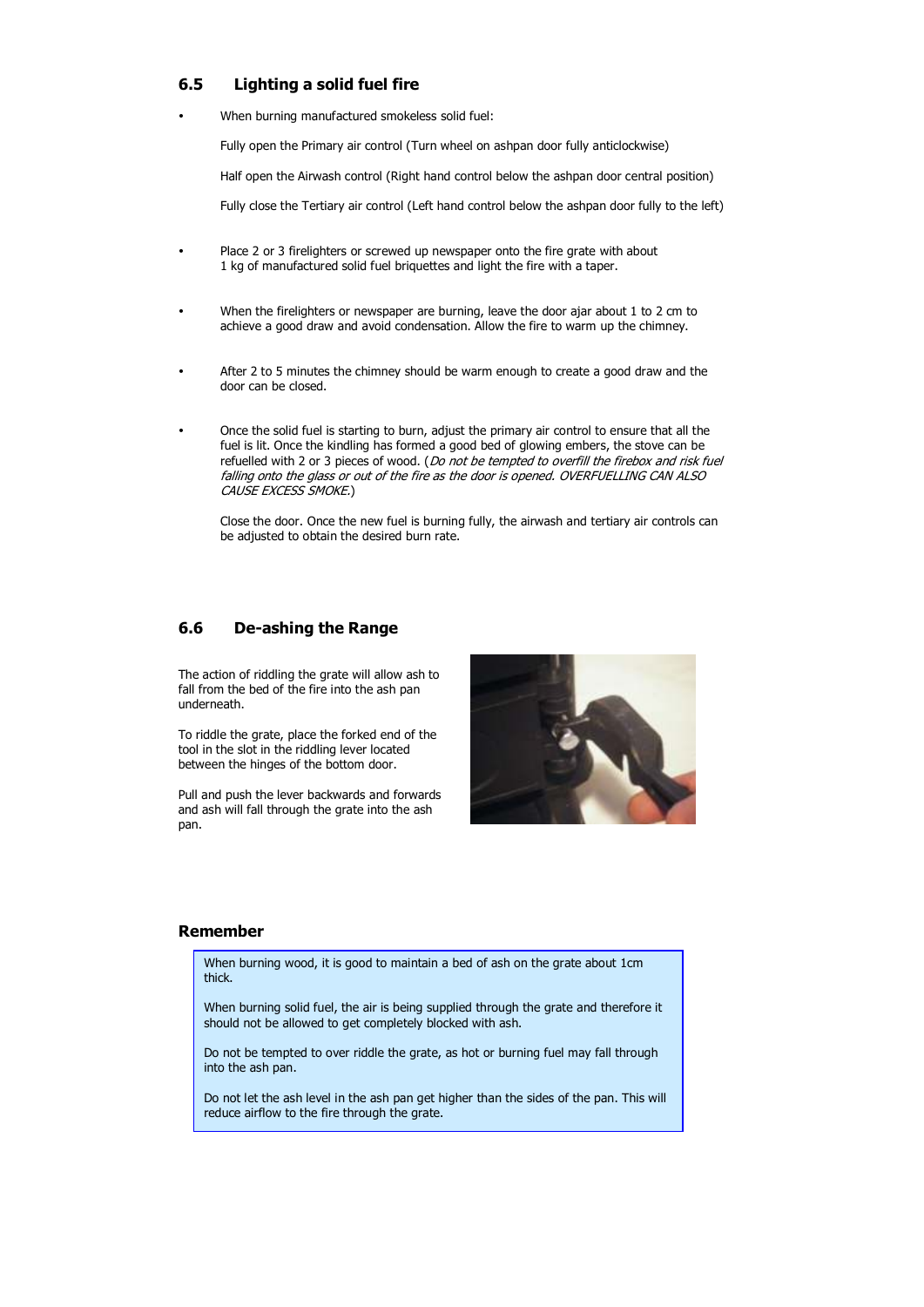To remove the ash pan use the rounded end of the tool as shown.



#### **WARNING**

Take great care when removing and emptying the ash pan. It may be very hot and still contain burning or smouldering embers and is a fire risk.

### **6.7 Cooking on the Range**

- Once the firebox section of the Range is up to working temperature it is possible to cook on the hotplate.
- The temperature of the hotplate will vary across its length. The coldest section is to the left, and the hottest section in front of the oven control.
- Adjust the position of pans from left to right to achieve low (warming), medium (simmer) or high (boil) temperatures.

### **6.8 Using the Range oven**

- The oven is opened by lifting the handle on the left hand side of the door. When in use, the oven handle will become very hot and the Range multipurpose tool should be used to open and close the door.
- The oven door houses a temperature gauge which will give an indication of the oven temperature. Note that if the door is left open the temperature gauge will cool down and the oven may be hotter than indicated.
- The oven temperature is controlled by a combination of adjusting the following:
	- **1** The burn rate in the fire box
		- The type of fuel
		- The amount of fuel
		- The primary air control
		- The secondary air control
	- **2** The position of the oven temperature control
		- Position "0" Lower oven temperature (Flue gases go straight up the chimney)
		- Position "1" Highest oven temperature
			- (Flue gases circulate past the oven)
- Note that when the oven is in use, the left hand side of the hotplate will increase in temperature as the flue gasses pass directly underneath the hotplate.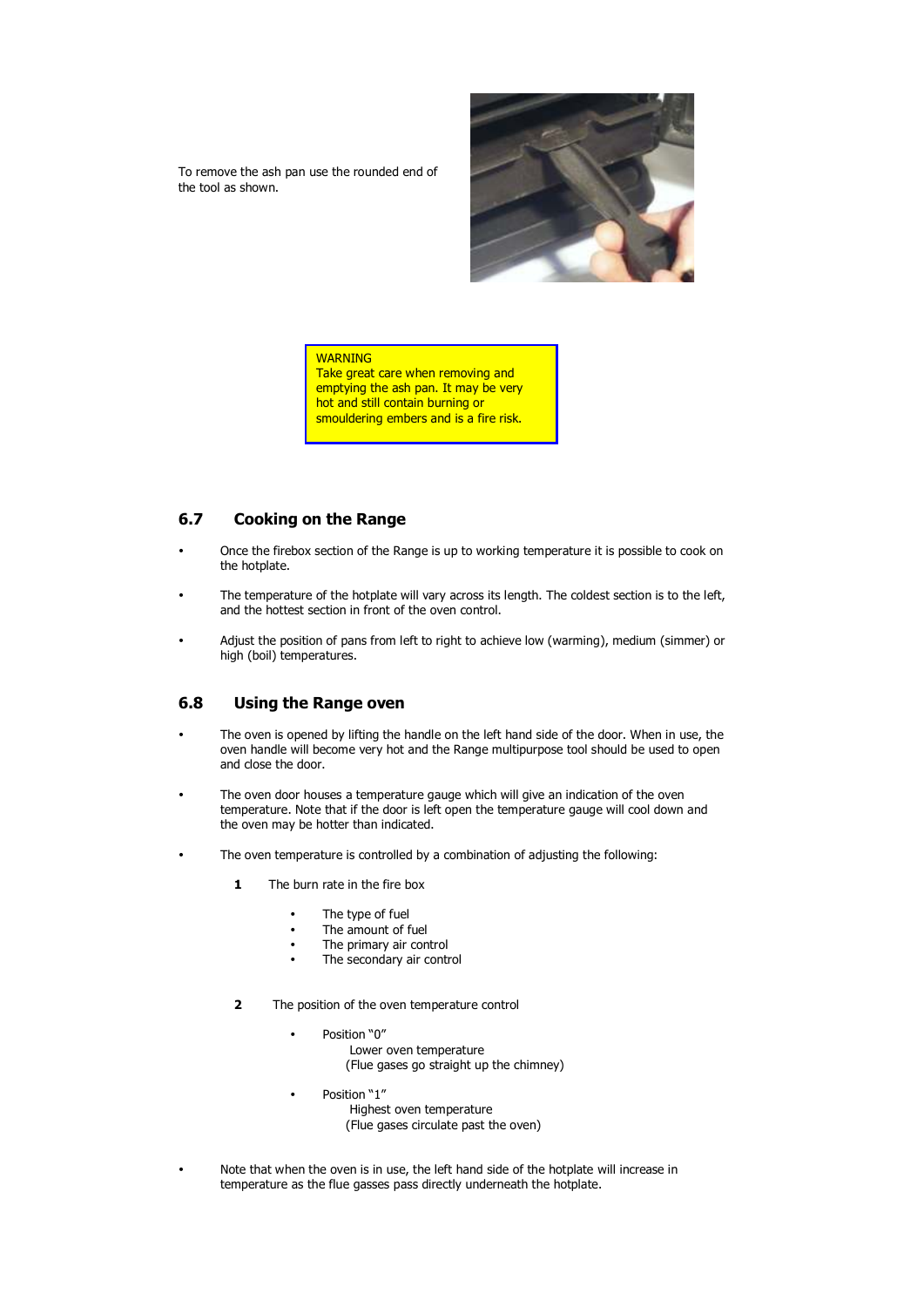As a helpful guide to showing the temperature range of the oven the temperature gauge has been colour coded from blue to red. Each colour represents the following approximate temperature range.



### **6.9 Maintaining the correct flue temperature for efficient, economical and safe operation**

- It is very important that the flue temperature is maintained above 115 deg C (240 deg F) when operating the Range. Below this temperature tar may build up in the flue or chimney, increasing the risk of a chimney fire.
- The magnetic stove thermometer supplied with the Range should be installed on the flue and a temperature of 115 deg C (240 Deg F) or above maintained when in use.

### **WARNING**

It is recommended that the Oven Temperature control is used in the "1" Position (Hottest) for limited periods only. If the Range is on low fire there is an increased risk that the flue temperature may drop below 115 Deg C and tar may form in the chimney.



**OVEN TEMPERATURE CONTROL**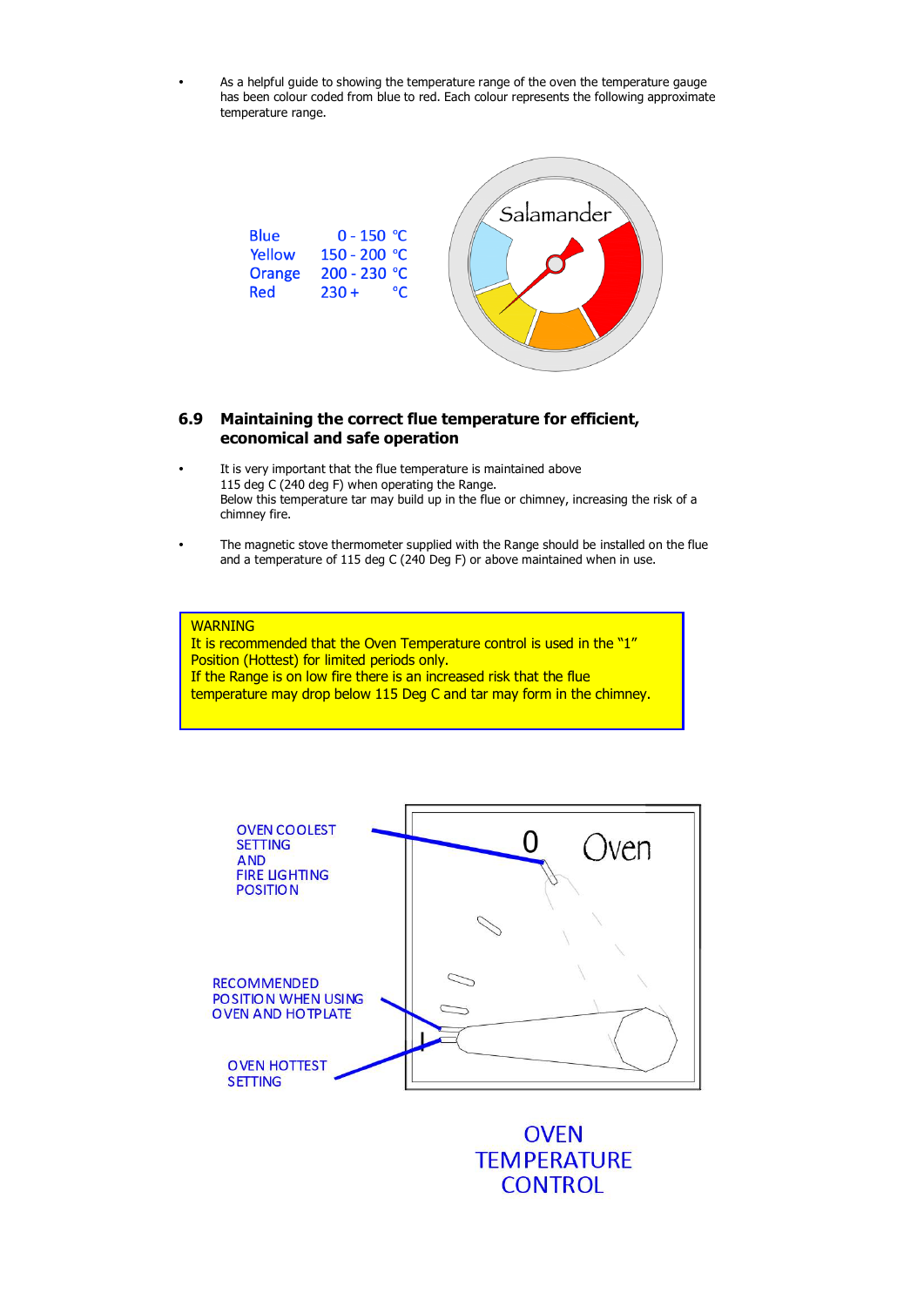### **7 – Guidance on safe operation**

#### **Fire can be very dangerous**

During operation, the Range and all the fittings (door handles and controls) get very hot.

#### **Do not overfire the Range**

It is possible to fire the Range to such an extent that damage may occur. Look out for parts of the Range or flue glowing red hot. If such a situation occurs, adjust the air supply accordingly to reduce the burning rate.

#### **Chimney fire**

In the event of a chimney fire:

Shut all air controls immediately Raise the alarm and evacuate the building Call the fire brigade Do not re-enter the building

#### **Fumes**

If installed, operated and maintained correctly, the Range will not emit fumes into the room other than occasionally very small amounts when re-fuelling or de-ashing.

If fumes are being emitted during normal operation

Ventilate the room by opening all doors and windows. Let the fire burn out. Leave the room. Check the stove, flue and chimney for blockages. Do not re-use the Range until the cause of the problem has been identified and rectified. If required seek expert help.

### **Adverse weather conditions**

In a small number of installations, very occasionally in specific weather conditions (direction of wind) the draw of the chimney may be affected, causing a downdraught and fumes to be emitted into the room.

If this is the case, the Range should not be used and advice sought from a professional flue installer who would be able to advise on possible solutions such as an anti-downdraught cowl.

#### **Smoke and Carbon Monoxide detectors**

Both smoke and carbon monoxide detectors should be installed in all buildings where any solid fuel appliance is installed. The number and position of detectors required will vary depending on the design and layout of the building and manufacturer's recommendations should be carefully followed.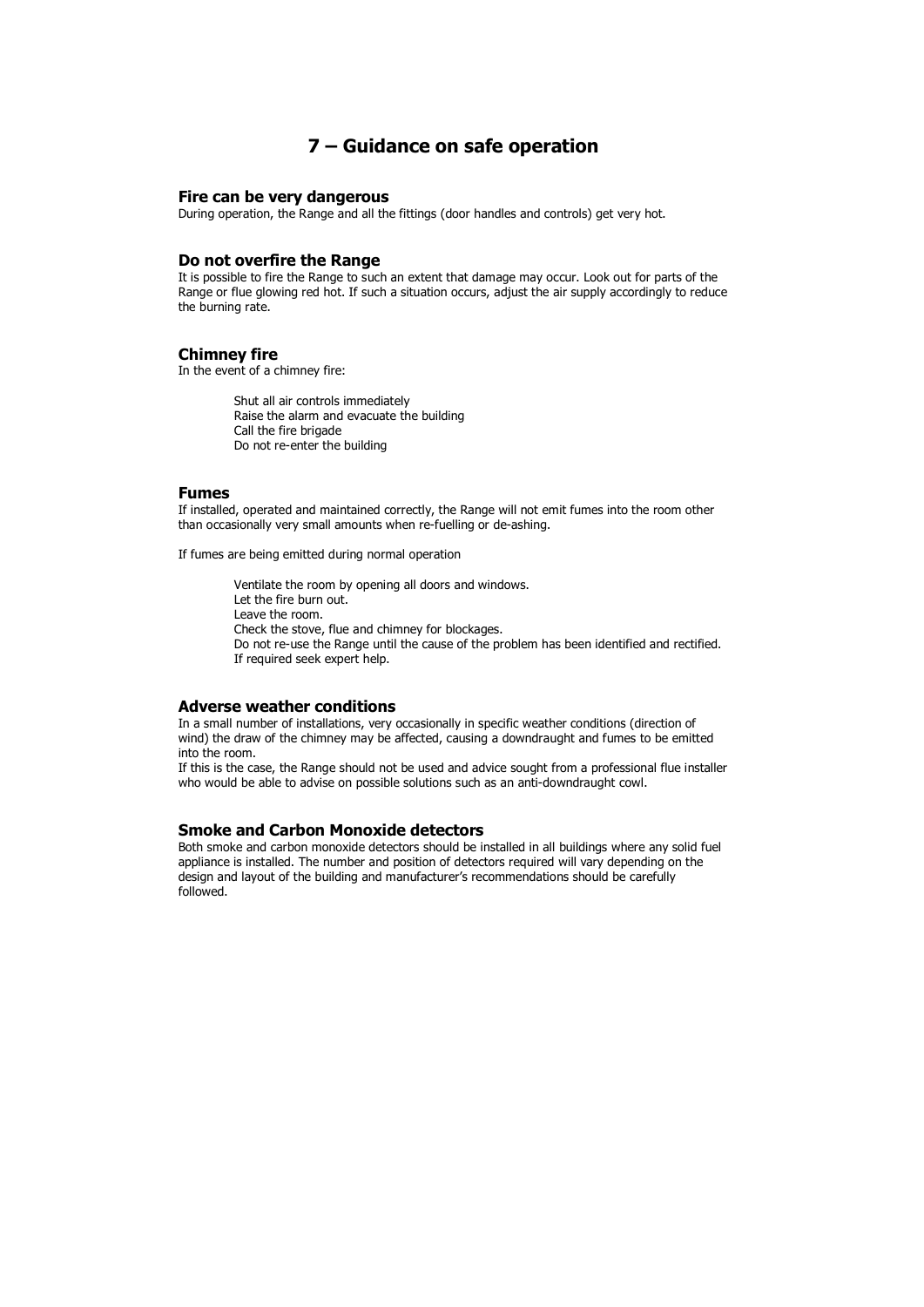# **8 - Maintenance**

Maintenance should only be carried out when the Range is cool.

#### **Before use**

Between burns in the Range it is good practice to keep ash and debris to a minimum, especially the ash pan and ash pan section. Remember that if only burning wood, it is recommended to keep a bed of ash about 1cm thick on the grate.

### **Cleaning the Range**

Clean the outside of the Range with a soft brush.

Regularly remove and clean the baffle and firebox of soot and debris. Also clean the internal surfaces of the Range. Frequency of cleaning will be dependant on how vigorously the Range has been fired and what fuel has been used. Any deposits allowed to build up in this area could reduce the lifespan of the Range.

Note that if required, the flue can be accessed for cleaning from inside the Range.

#### **Gaskets**

The rope gaskets in both doors will need regular inspection to check their condition and ensure that the doors seal properly and full control of the air supply to the fire can be maintained.

#### **Firebox glass**

Clean the firebox glass only when cool with a specialist glass cleaner. Use of any abrasive cleaner will scratch the glass and make subsequent cleaning more difficult.

#### **Chimney**

It is important to have the chimney cleaned at least once a year. Regular inspection and cleaning of the internal components of the Range can indicate if the chimney requires more frequent cleaning.

If the Range has been unused for an extended period (during the summer), the chimney should be checked by a competent person before use.

Note:

All parts that are in direct contact with the fire (grate, baffle, back and side air boxes) are considered as normal wear parts. Their life will be dependant on how vigorously the Range is operated and they must be inspected and maintained on a regular basis. If they become worn, damaged or not positioned correctly, the top, sides or back of the Range will be exposed to excessive heat and may be damaged.

### **Remember**

If the Range is not to be used for an extended period, set both air controls to half open to allow an airflow through the stove to avoid condensation.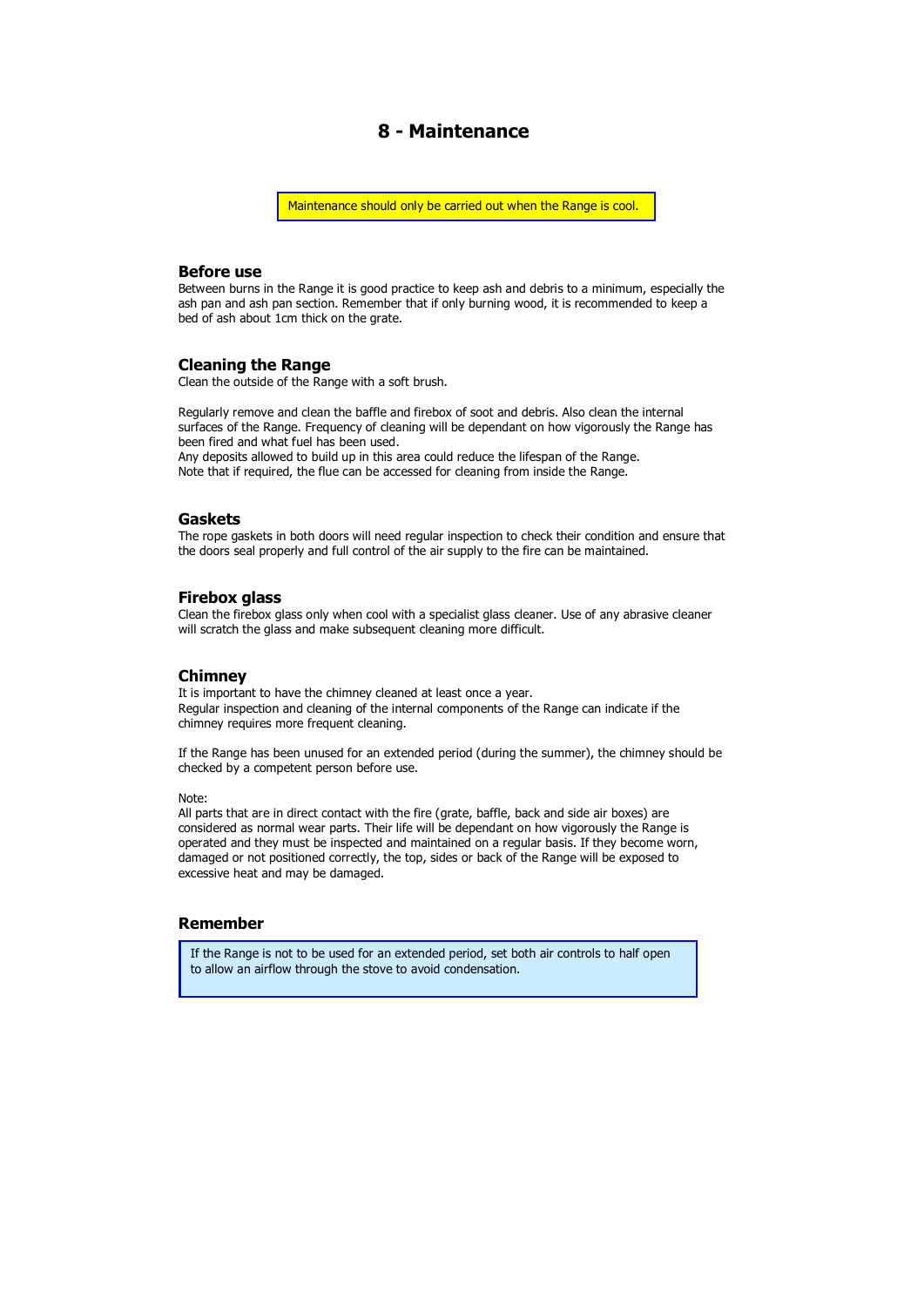# **9 – Fault Finding**

### **Fire will not burn**

The fuel is too wet and not suitable Air inlets to the Range are blocked The flue is blocked or restricted Inadequate air supply into the room

### **Soot build up on glass**

Fuel is too wet Fuel pieces are too large and are "smouldering" rather than burning The Range operating temperature is too low The Range is being run too "slow" with not enough air Poor chimney draught Too little secondary air washing over the window

### **Excessive wear on internal parts**

Range fired too vigorously Too little air passing through the bottom grate Use of wood that is too dry (eg wood from old furniture)

### **10 – Spare Parts**

A full range of products is available to maintain your Range, including;

Rope Rope glue Glass cleaner Stove paint

All individual components of the Range are available as spares.

For the complete list of available spares with prices go to www.salamanderstoves.com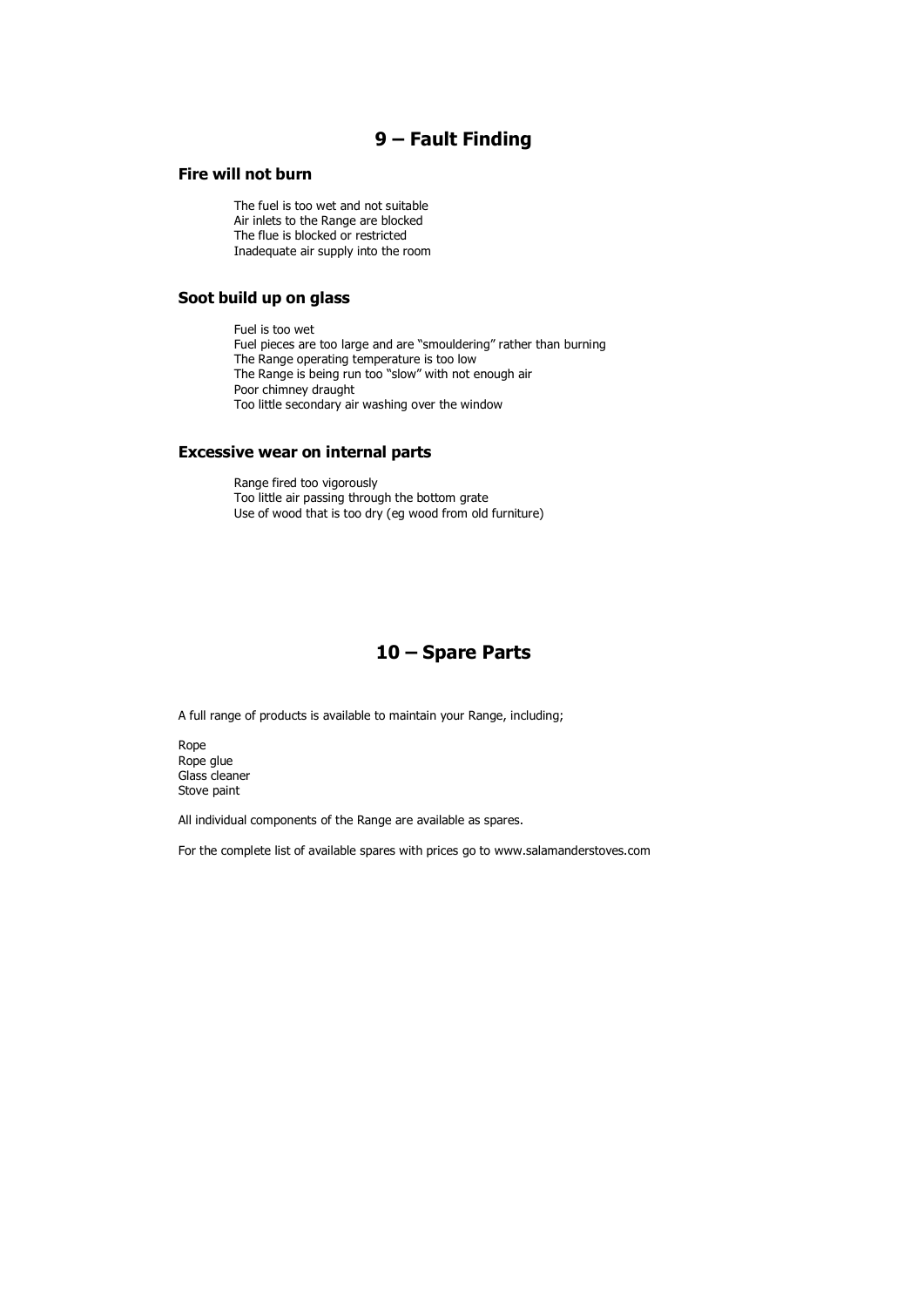# **11 - Salamander Range Eco performance results**

# **Output and Efficiency**

# *All efficiencies in table are Net values*

# **Wood Logs Results, 0.80 hour refuels**

| Parameter                                 |               | A20/181 | A20/181 | A20/181 | <b>Mean</b> |
|-------------------------------------------|---------------|---------|---------|---------|-------------|
|                                           |               | -1      | $-2$    | $-3$    |             |
| Test duration                             | h             | 0.87    | 0.83    | 0.83    | 0.84        |
| Total efficiency                          | $\frac{0}{0}$ | 86.0    | 86.0    | 85.1    | 85.7        |
| Nominal heat output                       | kW            | 4.1     | 4.4     | 4.3     | 4.3         |
| Mean CO emission (at 13 %                 | $\frac{0}{0}$ | 0.06    | 0.06    | 0.06    | 0.06        |
| $O2$ )                                    |               |         |         |         |             |
| Mean flue gas temperature                 | $\rm ^{o}C$   | 187     | 193     | 189     | <b>190</b>  |
| Flue gas mass flow                        | g/s           | 3.4     | 3.4     | 3.8     | 3.5         |
| Mean $C_nH_m$ emission (at 13             | Nmg/m         | 74      | 88      | 72      | 78          |
| $\%$ O <sub>2</sub> )                     | 3             |         |         |         |             |
| Mean NO <sub>x</sub> emission (at 13 $\%$ | Nmg/m         | 75      | 66      | 76      | 72          |
| O <sub>2</sub>                            | 3             |         |         |         |             |
| DIN Plus particulates (at 13              | Nmg/m         | 18      | 20      | 15      | 18          |
| $\%$ O <sub>2</sub> )                     |               |         |         |         |             |

# **Maxibrite Results, 1.0 hour refuels**

| Parameter                              |               | A20/179 | A20/179 | Mean |
|----------------------------------------|---------------|---------|---------|------|
|                                        |               | -1      | $-2$    |      |
| Test duration                          | h             | 1.05    | 1.03    | 1.04 |
| Total efficiency                       | $\frac{0}{0}$ | 83.8    | 82.9    | 83.4 |
| Nominal heat output                    | kW            | 4.2     | 4.2     | 4.2  |
| Mean CO emission (at 13 %              | $\frac{0}{0}$ | 0.04    | 0.04    | 0.04 |
| O <sub>2</sub>                         |               |         |         |      |
| Mean flue gas temperature              | $\rm ^{o}C$   | 197     | 195     | 196  |
| Flue gas mass flow                     | g/s           | 3.1     | 3.3     | 3.2  |
| Mean $C_nH_m$ emission (at 13          | Nmg/m         | 33      | 34      | 34   |
| $\%$ O <sub>2</sub> )                  | 3             |         |         |      |
| Mean NO <sub>x</sub> emission (at 13 % | Nmg/m         | 125     | 105     | 115  |
| O <sub>2</sub>                         | 3             |         |         |      |
| DIN Plus particulates (at 13           | Nmg/m         | 26      | 20      | 23   |
| $\%$ O <sub>2</sub> )                  |               |         |         |      |

### **Distances to Combustible Materials (Twin Wall Flue)**

### **Rear and side heat shields fitted:**

Back wall = 200mm Side wall = 250mm

### **Rear and side heat shields removed:**

Back wall = 500mm Side wall =  $450$ mm